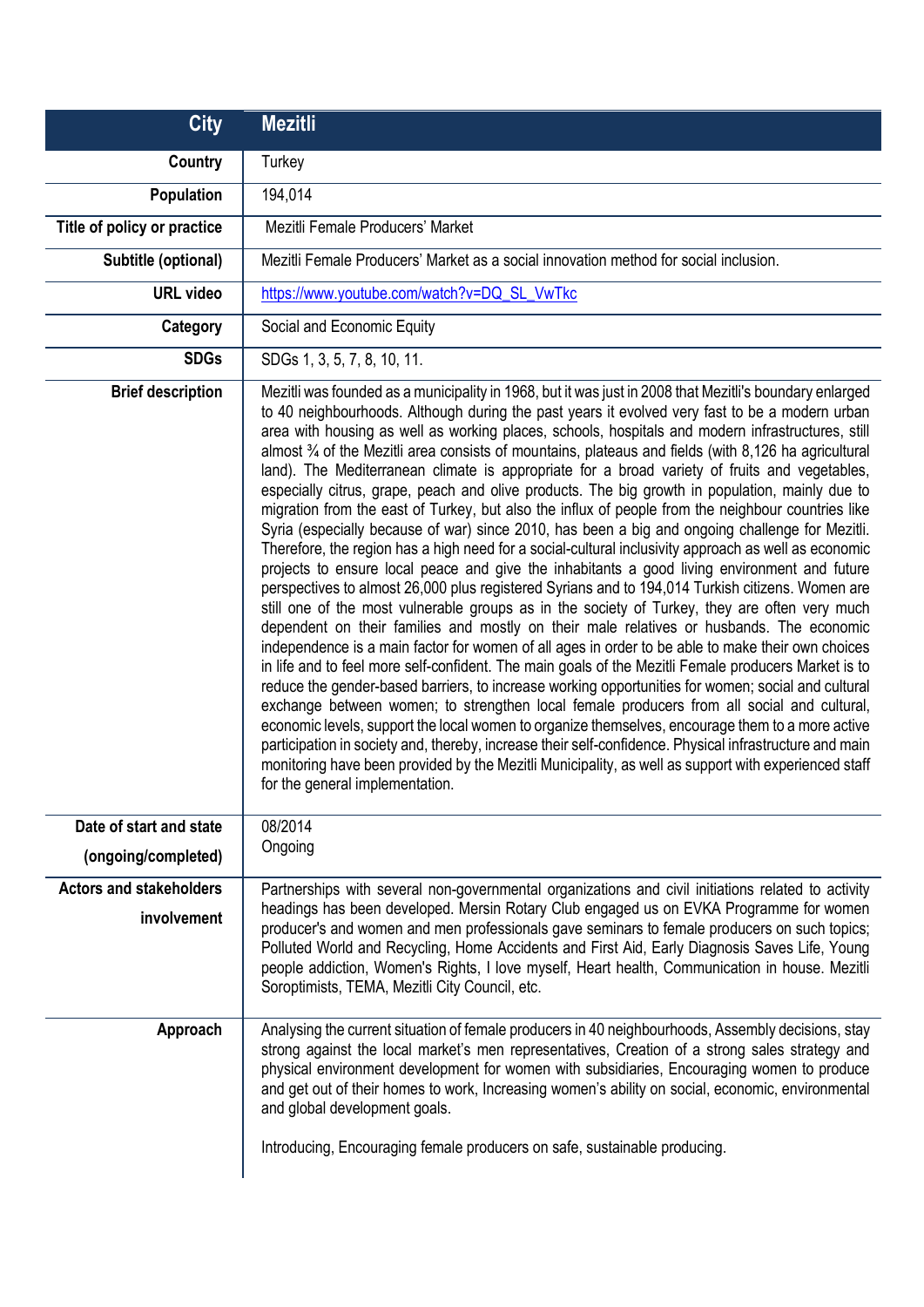| Innovation                   | Turkey is a developing country and Mezitli is one of the fastest growing cities of Turkey.<br>Neighbourhood markets are so usual in our city but usually men are dominant on that market as<br>like the other economic tools. Those markets have a big rant; each stand's rent at the markets is<br>very expensive and even if you have money you can't rent any of the stands without lobbying. Our<br>project managed to reach female producers in 40 neighbourhoods of Mezitli; provided stands to<br>women with just two preconditions; living in Mezitli and being a female producer (producing cheese,<br>cake, marmalade, bakery, meals, desserts, olive, olive oil, handmade any kind of product is<br>accepted). Women reached their self-confidence and independency thanks to our female producer<br>markets with hundreds of thousands of consumers. Women are introduced to sustainable<br>Development Goals as sustainability, good farm applications, being a woman, women rights,<br>marketing methods, good health and well-being, peace, justice, strong institutions concepts<br>according to their needs. The concept of this project allowed us to reach women who are usually<br>not going out of their house or neighbourhood without any permission of their family (sometimes it<br>will be a father, husband or brother). Now those women have their independency and they<br>communicate with each other (educated and non-educated ones, like engineers and primary school<br>graduated) as producers and consumers. 650 female producers have stands at 9 female producers'<br>markets.   |
|------------------------------|------------------------------------------------------------------------------------------------------------------------------------------------------------------------------------------------------------------------------------------------------------------------------------------------------------------------------------------------------------------------------------------------------------------------------------------------------------------------------------------------------------------------------------------------------------------------------------------------------------------------------------------------------------------------------------------------------------------------------------------------------------------------------------------------------------------------------------------------------------------------------------------------------------------------------------------------------------------------------------------------------------------------------------------------------------------------------------------------------------------------------------------------------------------------------------------------------------------------------------------------------------------------------------------------------------------------------------------------------------------------------------------------------------------------------------------------------------------------------------------------------------------------------------------------------------------------------------------------------------------------|
| Impact                       | Mezitli Female Producers' Market is a revolutionary project, as it is the first in Turkey to open up a<br>market that is completely run by female producers. At the same time, it has some evolutionary<br>aspects, as there was time giving to the local female producers to organize themselves in<br>cooperation with the future consumers. It was very important to involve the target group in the whole<br>process, from the establishing until the evaluation of the initiative. Local markets have a long<br>tradition, but experience has shown that female producers often are excluded because of certain<br>barriers, one of them is the financial barrier, but also the selection criteria of the local markets<br>(usually male) administration. One basic solution for that was to not take money from the female<br>producers to open up their selling stand, as well as only female producers being allowed to sell in<br>the market. The concept strengthens the local market as only female producers from the region are<br>accepted as sellers. Small productions as organic vegetables from small gardens, home-made<br>produces handicrafts are specially welcomed. Citizens living in Mersin province started to reach<br>affordable food on affordable prices and good quality. The market monitoring, balancing the prices<br>with the free economy being done by women. Women from rural areas who were also getting used<br>to the difficulty of reaching the market have now achieved to buy their own cars. After 5 years, they<br>have learned how to drive and got their own licences. |
| <b>Inclusion</b>             | Establishing a female producers' market with free conditions for women was a challenge for us.<br>Local market representatives, who are paying rent for their stands at the other local markets, stand<br>against the female producers' market. Our mayor and the related women assembly members<br>addressed that by explaining to assembly members, municipal units and citizens that the female<br>producers' market was established for the needs and abilities of women living in Mezitli. Female<br>producers produce fresh fruit, vegetables, pastry, all handmade products in their own home,<br>sometimes on a hill or in the city centre. We aimed to provide a social inclusive environment for<br>women from all religion and heritage, so not only to Mezitli/ Turkish citizens but also to Syrian or<br>Asylum seekers who are living in Mezitli. Our Female Producers' Market's theme is an inclusive and<br>comprehensive model for women in the social and economic environment. Territorially, the Female<br>Producers' Markets and producers are located and living in Mezitli, but all visitors/consumers are<br>from all the Province. The goal is to develop and manage a project with an inclusive approach.                                                                                                                                                                                                                                                                                                                                                                                    |
| <b>Adversity coefficient</b> | First of all, the legislative structure has been re-organized and re-written for the Female Producers<br>Market. A regulation had been written and presented and voted by the assembly. A monitoring<br>system has been created with the women of the municipal staff, female producers and assembly<br>members together. The objections of the local markets union and male members have been listened<br>to, but we have insisted on creating an inclusive Female Producers' Market model. Female<br>producers do not pay any rent for the stands nor electricity or water or other management costs.<br>Sales policy and product quality are other challenges for us. There has been an effort to overcome                                                                                                                                                                                                                                                                                                                                                                                                                                                                                                                                                                                                                                                                                                                                                                                                                                                                                                          |